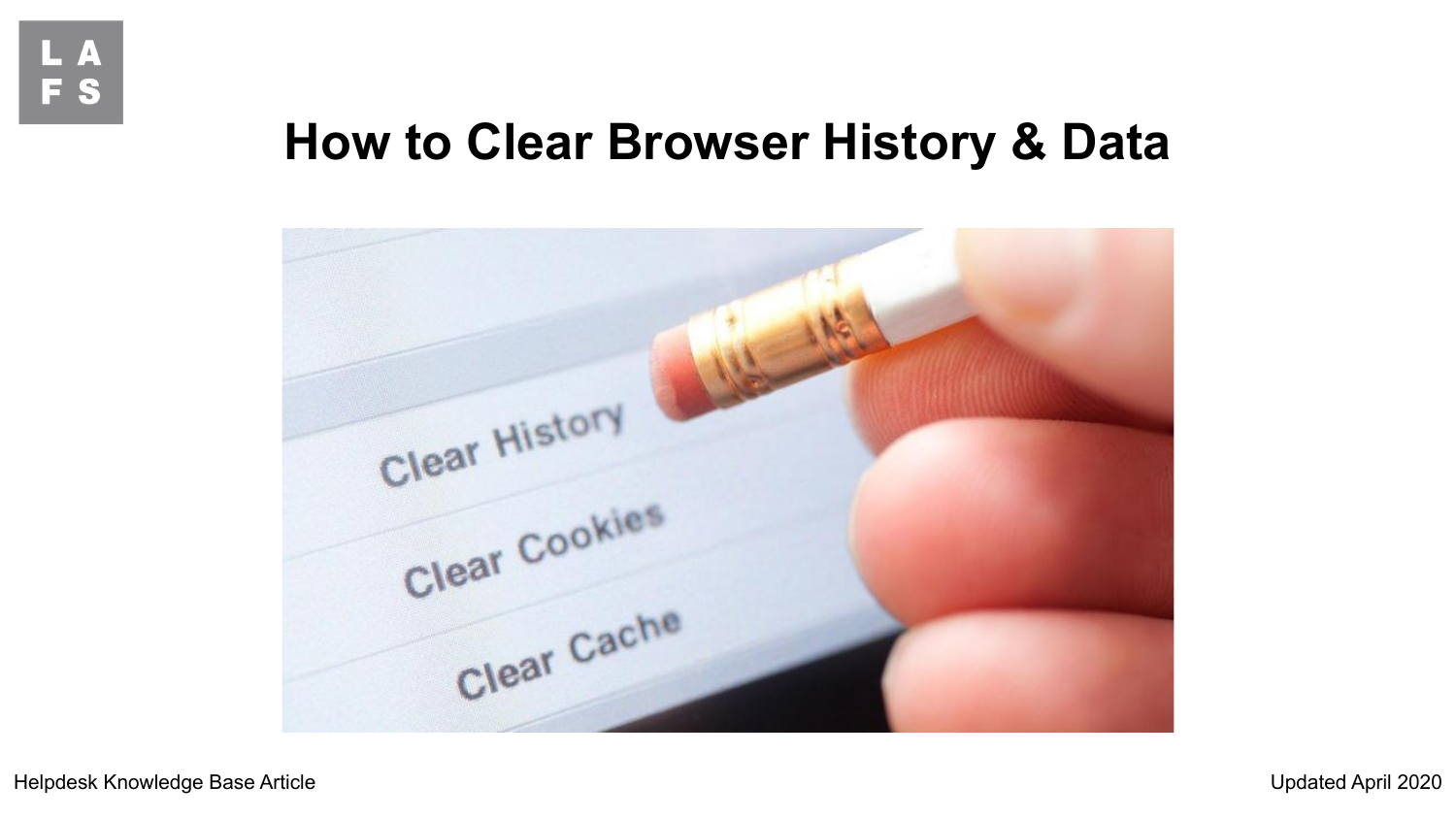#### **Chrome**

- 1. In the browser bar, enter: chrome://settings/clearBrowserData
- 2. At the top of the "Clear browsing data" window, click Advanced. Select the following:
	- $\rightarrow$  Browsing history
	- **→ Download history**
	- $\rightarrow$  Cookies and other site data
	- $\rightarrow$  Cached images and files
- 3. Select the **Time Range** from the drop-down menu.
- 4. Finally, click **Clear Data**.
- 5. **Exit/quit** all browser windows and re-open the browser.

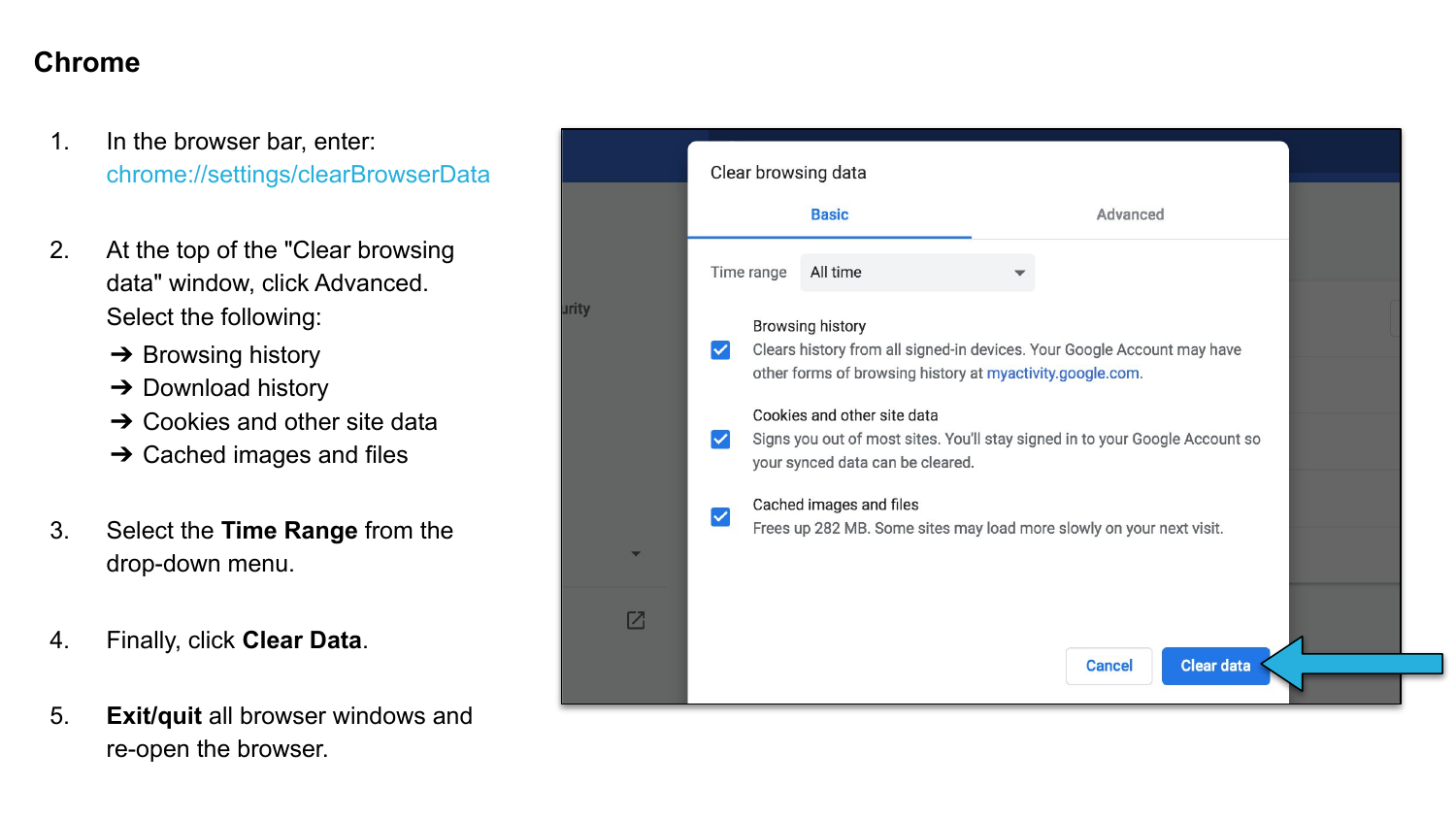#### **Safari**

- 1. From the **Safari menu > History**, select **Clear History**.
- 2. Select the desired time range, and then click **Clear History**.
- 3. Go to **Safari > Quit Safari or press Command-Q** to exit all browser windows completely and re-open the browser.

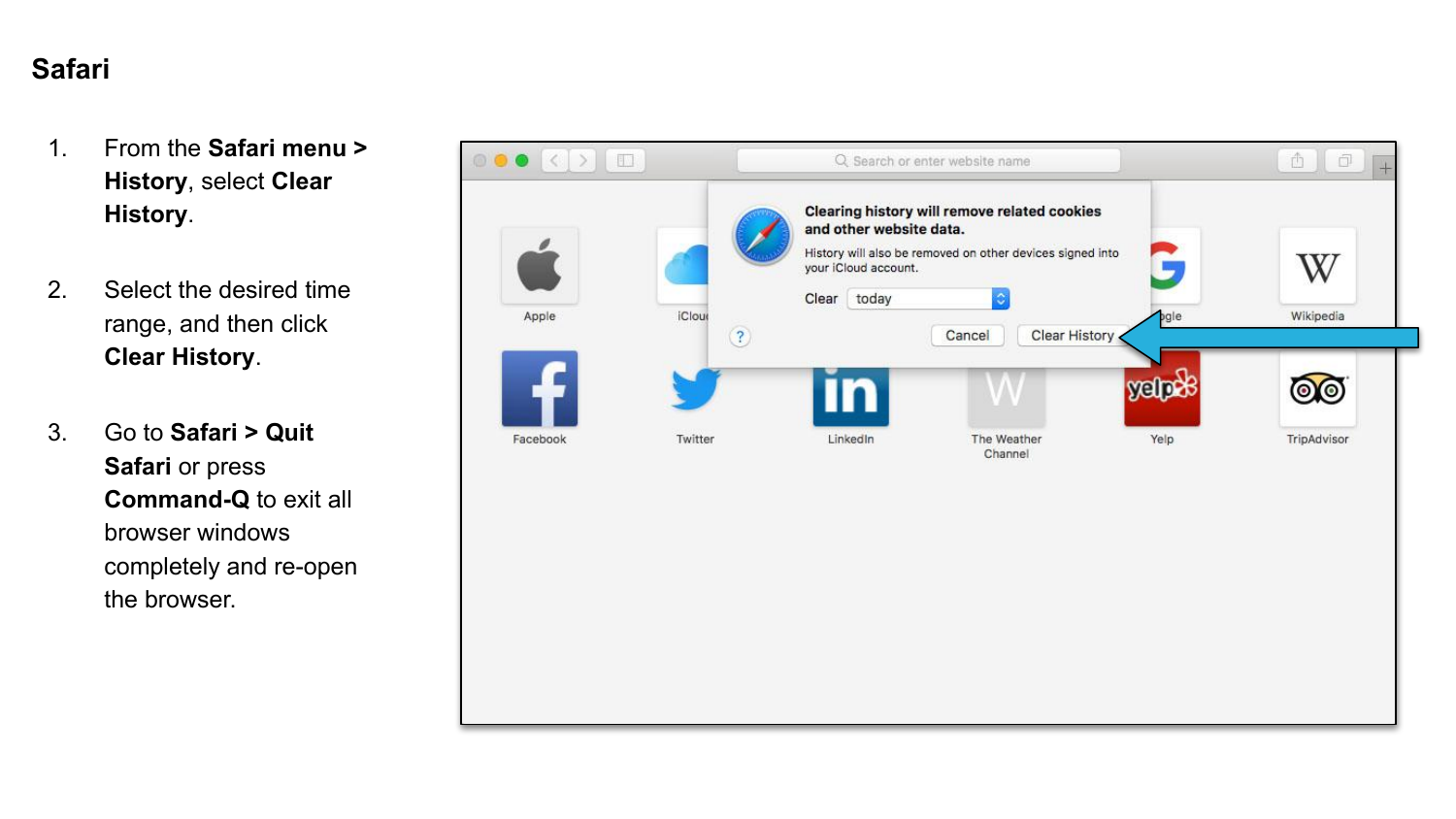## **Firefox**

- 1. Click the Library button, click **History** and then click **Clear** Recent **History**
- 2. Select how much **history** you want to **clear**: Click the drop-down menu next to Time range to **clear** to choose how much of your **history Firefox** will **clear**.
- 3. Finally, click the **Clear Now** button.
- 4. **Exit/quit** all browser windows and re-open the browser.

| ×                                                                                                                                                                                      |                                                                                                                                                                                                                                                                               |                                                                                                                                                        |   |
|----------------------------------------------------------------------------------------------------------------------------------------------------------------------------------------|-------------------------------------------------------------------------------------------------------------------------------------------------------------------------------------------------------------------------------------------------------------------------------|--------------------------------------------------------------------------------------------------------------------------------------------------------|---|
| ' ଢ<br>Q Search with Google or enter address                                                                                                                                           | $\checkmark$                                                                                                                                                                                                                                                                  | Q Search                                                                                                                                               | 立 |
|                                                                                                                                                                                        | d Cetting Started G Gmail C Third143 - YouTube G linkedin - Google Sear G pinterest - Google Sea G tumblr - Google Search                                                                                                                                                     |                                                                                                                                                        |   |
| Search the Web<br>G<br>HI Top Sites ∨<br>youtube<br>facebook<br>☆ Highlights v<br>르<br><b>CARACTERS</b>                                                                                | <b>Clear Recent History</b><br>Last Hour<br>Time range to clear:<br><b>History</b><br>Browsing & Download History<br><b>V</b> Cookies<br>$\mathbb{Z}$<br>lap<br>√ Cache<br>Active Logins<br>Eorm & Search History<br>Data<br>Offline Website Data<br>Site Preferences<br>maca | $\rightarrow$<br>$-23$<br>$\overline{\phantom{0}}$<br>April,<br>andl.<br>G<br>socialblade<br>blogger<br>ogle<br>luit pe<br>Sign.in.<br><b>Chairman</b> |   |
| r Maria and Missouri Association and County Association of the County Association of the County Association of<br>GOOGLE<br>pinterest - Google Search<br>Messages from Firefox<br>**** | 歸目<br>Clear Now<br>GOOGLE<br><b>GOOGLE</b><br>tumblr - Google Search<br>linkedin - Google Search<br>Our brains are not meant to hold so many passwords. That's science. Manage your passwords with Lockwise when you join Firefox.                                            | ACCOUNTS GOOGLE<br>Gmail<br>Learn More                                                                                                                 |   |